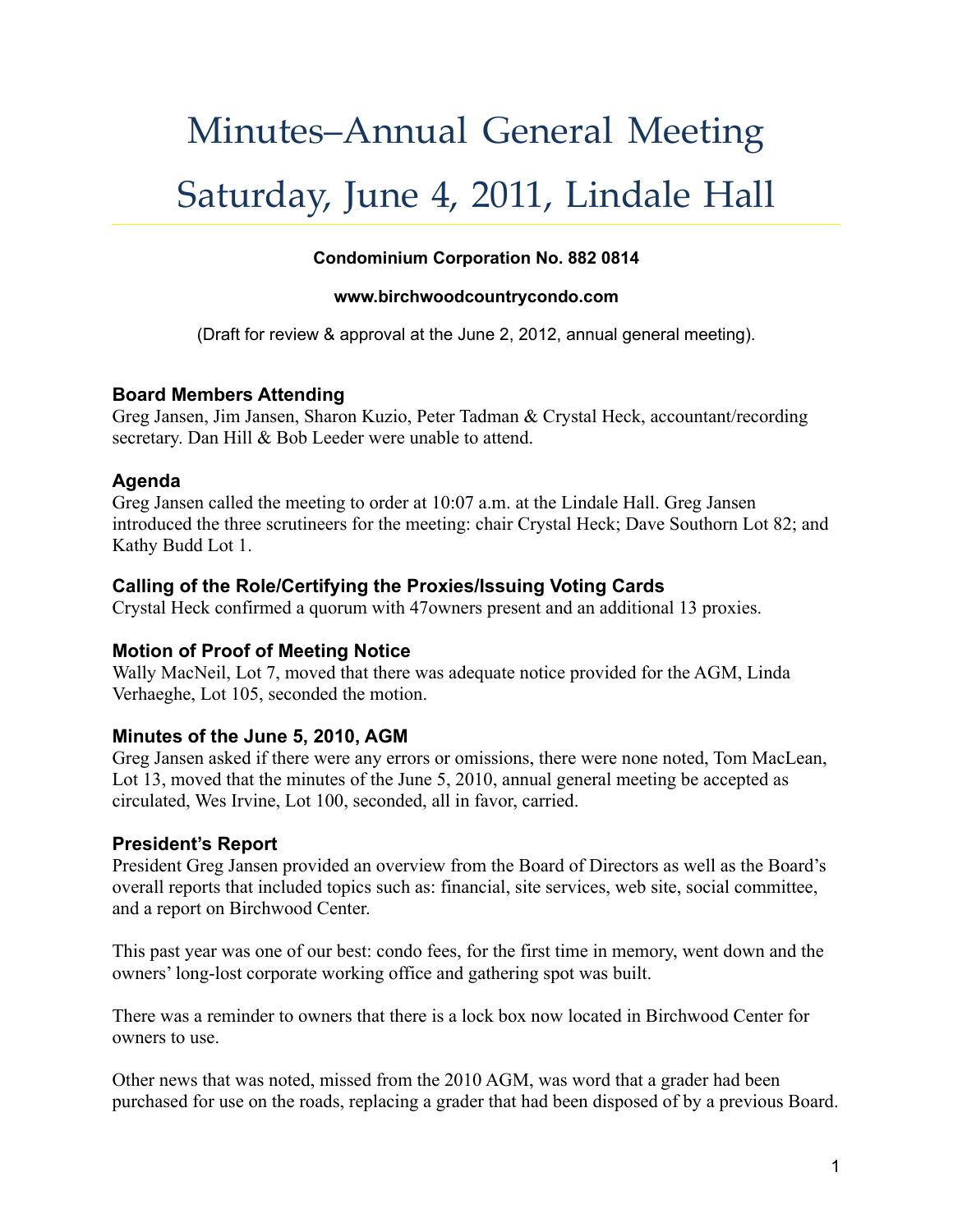With regard to road work, spring gravel for the roads has been put on hold because of the road bans but the Board will have it completed as soon as it can along with the dust control. The road work was recorded in the budget for the current year and the Board wants to have the work completed before June 2011, as long as the Brazeau County is willing.

The security gate was replaced with a new one but still needed some repairs over the winter with vehicles crashing into and breaking it.

Since the last AGM the Board has been working with our lawyers to update our 10-year-old badly outdated bylaws that fail to properly protect the interest of owners. Bylaw packages were in the back of the room and owners were asked to pick up their envelope on the way out. Owners were reminded that the bylaw package needs 75% approval in order to be passed. The voting forms can be returned by mail or dropped off at the Birchwood Center mailbox. The new bylaws are modeled after the *Condominium Property Act of Alberta*, designed to safeguard the best interests of all the owners.

With regard to the golf course – it remains before the courts – and until it is settled it seems that the golf course won't be operating.

With regard to the lagoon – the county administration is due to make recommendations to county council this month – any changes would not occur for at least three months – the Board will provide any updated information at its meetings and in its meeting minutes which are posted on the bulletin boards and uplinked on the condo web site.

#### **Birchwood Center**

Jim Jansen, who headed up the Birchwood Center project, reported:

| Cost to June $30, 2010$                              | 14,825   |
|------------------------------------------------------|----------|
| Cost to May 31, 2011                                 | 47,800   |
| Total cost                                           | 62,625   |
| Less cash donations                                  | (22,300) |
|                                                      | 40,325   |
| Additional estimated costs for completion            |          |
| Kitchenette                                          | 2,600    |
| Flooring 896 sq ft $@4$                              | 3,600    |
| Landscaping                                          | 1,200    |
|                                                      |          |
| <b>Total cost of building</b>                        | \$47,725 |
|                                                      |          |
| True value of the building<br>Donations of equipment | 12,500   |
| Donation of labor                                    | 20,000   |
| Donations of electrical                              | 4,500    |
| Donations of supplies                                | 5,275    |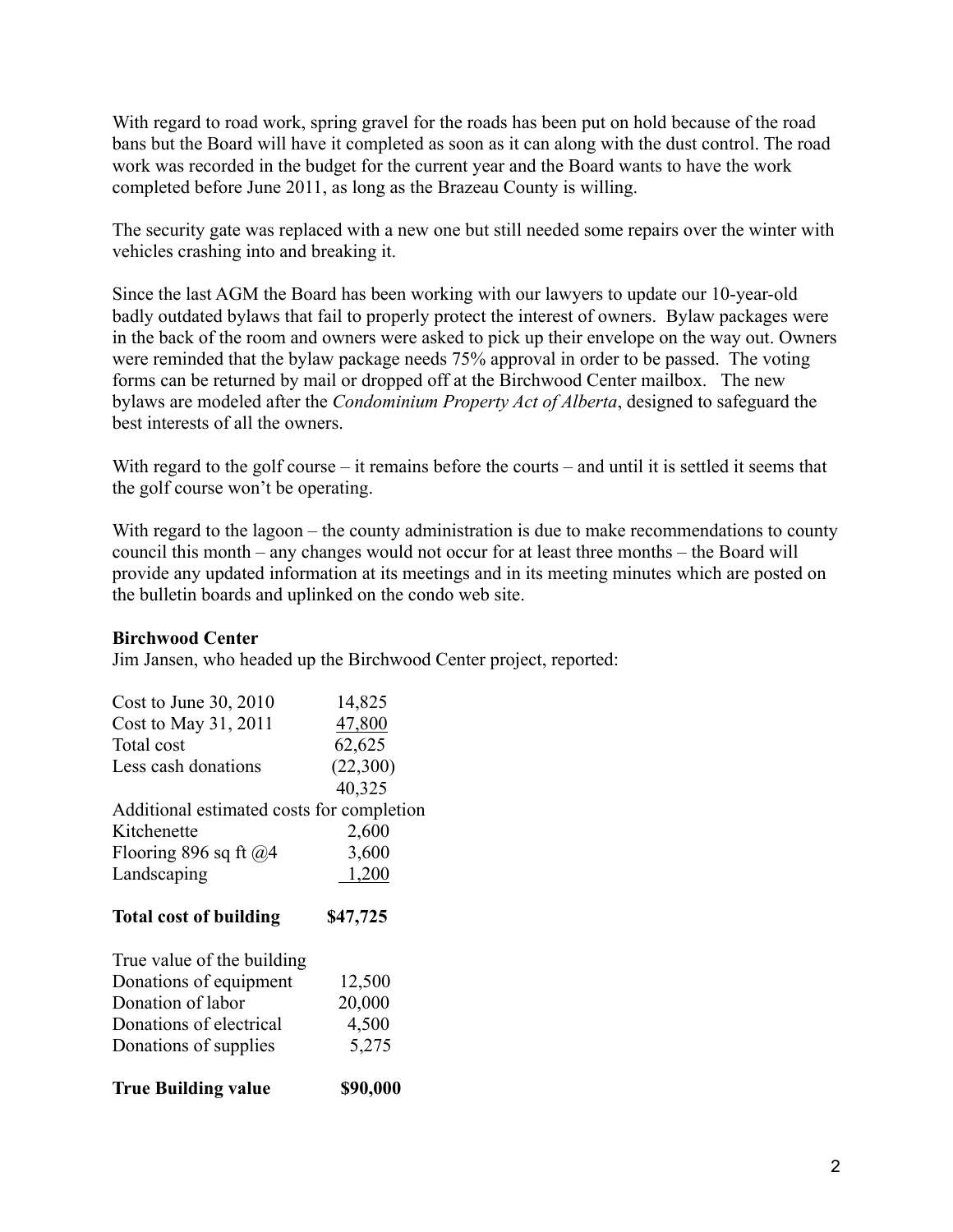Jim Jansen thanked all the many, many individuals who volunteered for their 1400-plus-hours of time and those who donated cash, equipment and materials. The following were mentioned and Jim apologized if he missed anyone:

West Energy<sup>\*</sup>, Tom & Marilyn MacLean, Bob & Joan Leeder, Blair McCrindle, Dwayne Thorsen, Jerry Wells, Dwayne Siewert, Andy & Rollie Engebretson, Ron Barkley, Greg & Val Jansen, Larry & Sharon Kuzio, George & Fran Nohos, Gene & Deanna Tibbetts, Peter & Maxine Tadman, Dwayne & Freda Kyler, Garry & Maureen Horton, Larry & Bea Carfantan, Gerry & Diana Carfantan, Alec & Bev McKenzie, Brian & Darlene Jenson, Rod Yakubow, Jim & Val Jansen, and members of the social committee. Jim Jansen again apologized if he missed anyone. \*Verna Block, Lot 55, interrupted at the above asterisk\* marked point in the meeting with concerns she had about the acknowledgment given West Energy. She claimed her concern was that the monies received were a result of a negotiation that she did by herself and she then provided the money to the Board although she told the meeting that she didn't need recognition.

Linda Verhaeghe, Lot 105, moved that the **financial report,** distributed in advance of the meeting, be accepted as circulated. Dave Southorn, Lot 82, seconded the motion, carried. Linda Verhaeghe, Lot 105, moved that we use Gary Ruhl Professional Corp. to audit the 2010-2011 finances, seconded by Wes Irvine, Lot 100, carried.

The **web site and social committee,** Lana Southorn, Jan Wells and all members were thanked by the Board for their efforts. Greg Jansen asked Jan Wells if she would provide an update. Jan Wells thanked the committee members who were stepping down (Tom & Marilyn MacLean, Dave & Lana Southorn, & John & Kathy Budd) for their contributions and asked if any owners in attendance would be interested in becoming involved with the social committee. Fran Nohos, Lot 88, and Don & Loretta Welsh, Lot 94, volunteered to help Jerry & Jan Wells with the operation of the social committee. Jan Wells asked that any owners who have ideas of what they would like the committee to do to please put their requests in the Birchwood Center mailbox and the Board will get them to the committee members.

Owners were reminded that they can access: condo background; meeting minutes; rules and regulations; bylaws; and link to the *Condominium Property Act of Alberta* by going to www.birchwoodcountrycondo.com

#### **Members Forum:**

John Budd, Lot 1, offered kudos to Jim Jansen for the Board's perseverance in building Birchwood Center. Jim Jansen received a round of applause. He said he had a lot of help.

Al Wachter, Lot 80, wanted more information regarding the proposed new bylaws and wondered if they touched on federal legislation. Linda Verhaeghe, Lot 105, suggested that the provincial rules supersede our rules and regulations so she felt that any federal rules would probably supersede the provincial rules. Peter Tadman explained that our condo lawyer is an expert who specializes in condominium law and the law that applies to us and is relevant for us is provincial legislation known as the *Condominium Property Act of Alberta*.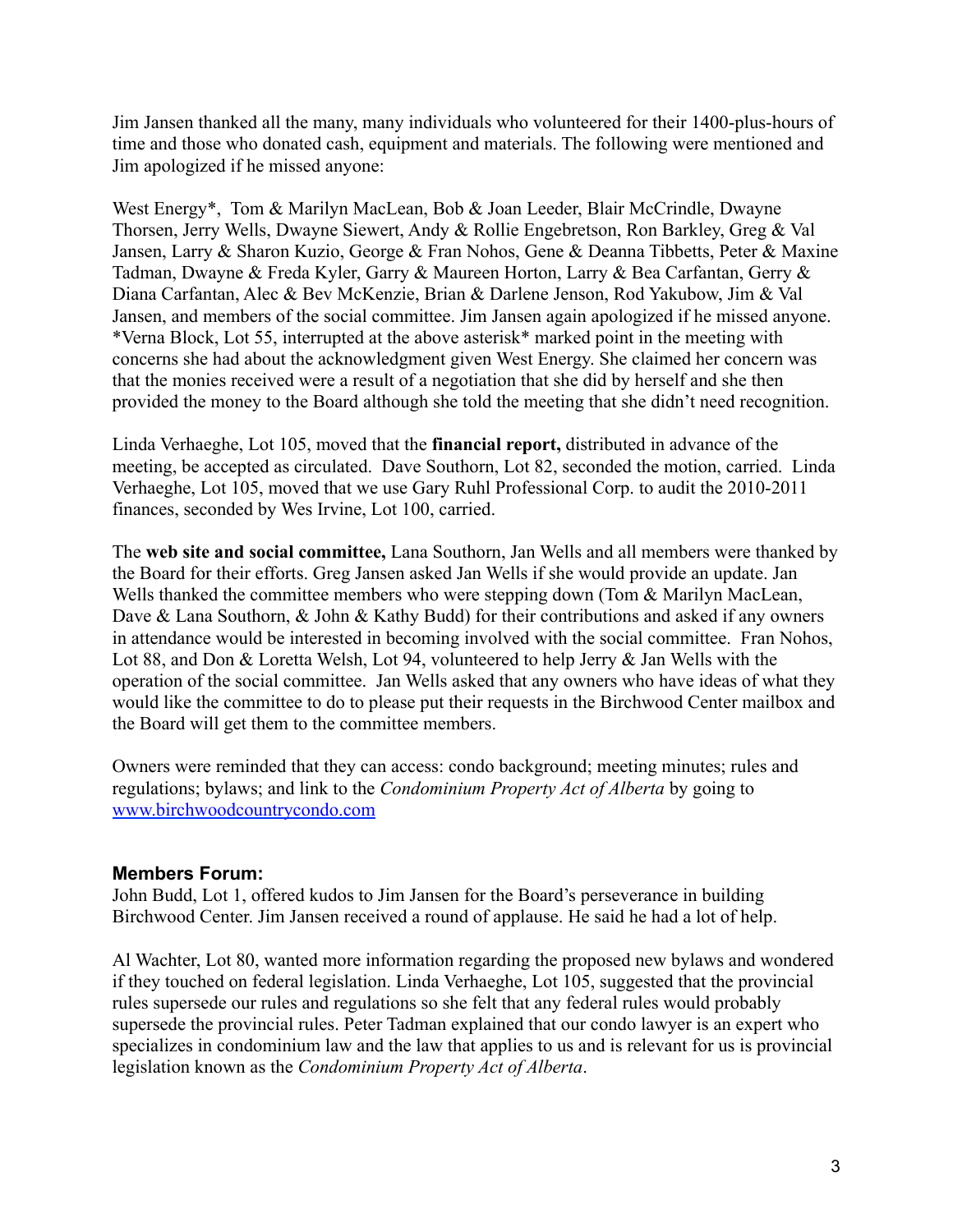Gary Verhaeghe, Lot 105, asked about the situation with the golf course. Peter Tadman explained that our condo lawyers have checked and reported back that there is nothing new at the court house. The creditors are looking for possession of the golf course, the appointment of a receiver, and \$1.5 million. Our lawyer talked to the creditors lawyers and they are currently seeking a final judgment against Birchwood Village Greens after which there may be a redemption period and the golf course being put up for sale. Updates will be made known at future Board meetings and within those meeting minutes which are posted on our notice boards and web site.

Wayne Irvine, Lot 76, asked if the Board knew which bank is the mortgage holder. Peter Tadman listed the 12 plaintiffs (creditors) named in the court documents filed at the court house.

Al Pinkoski, Lot 122, expressed his concern regarding a possible fire hazard this coming fall from uncut golf course grass. He asked if the Board would find out if we can request that it be maintained somehow. Jim Jansen told the meeting that he got a call from Wilf Richard offering the management of the golf course for 2011 to anyone for \$1. Jim Jansen asked around but everyone he spoke with felt that this was not an opportunity that would be beneficial with the county property tax bill outstanding, the current court action, the golf course bridge being washed out, others in disrepair, and the golf course equipment not worth much without upgrades. Jim Jansen felt it would cost approximately \$100,000 just to open the doors. Jim Jansen said he would check with the county to see if they can force the owners to ensure proper grass cutting.

Jessie Christian, Lot 102, expressed concern regarding some budget numbers and wondered how the over-runs & under-runs are dealt with. Greg Jansen explained that the budget worked with any monies unused in the current year being carried into the next year for use.

A thank you was given to the volunteer (Larry Kuzio) who fixes the gate when necessary, saving the owners money. Larry received a round of applause.

Tom Maclean, Lot 13, raised concerns about the misuse of the garbage container. He also thanked Larry Kuzio for his efforts in cleaning up items that would cause the owners to lose this service. Larry received a round of applause.

Wes Irvine, Lot 100, was wondering where on the financial statement budget monies were located for gravel and dust control, Greg Jansen explained that it is located in the property maintenance portion of the budget. 2010/2011 had \$5,000 budgeted and if it is not spent before June 30, 2011, it will be carried forward for the new budget year.

Jessie Christian, Lot 102, thanked Larry Kuzio for cleaning up the ice after the grader went though and left ruts. Larry received a round of applause.

Dave Southorn, Lot 82, had some concerns with the actions of children on golf carts, pointing out there was a need to have parents control their children's actions on the carts. He said there are times when four or five children have been on one cart which is extremely dangerous. He felt it is not security's responsibility to deal with this.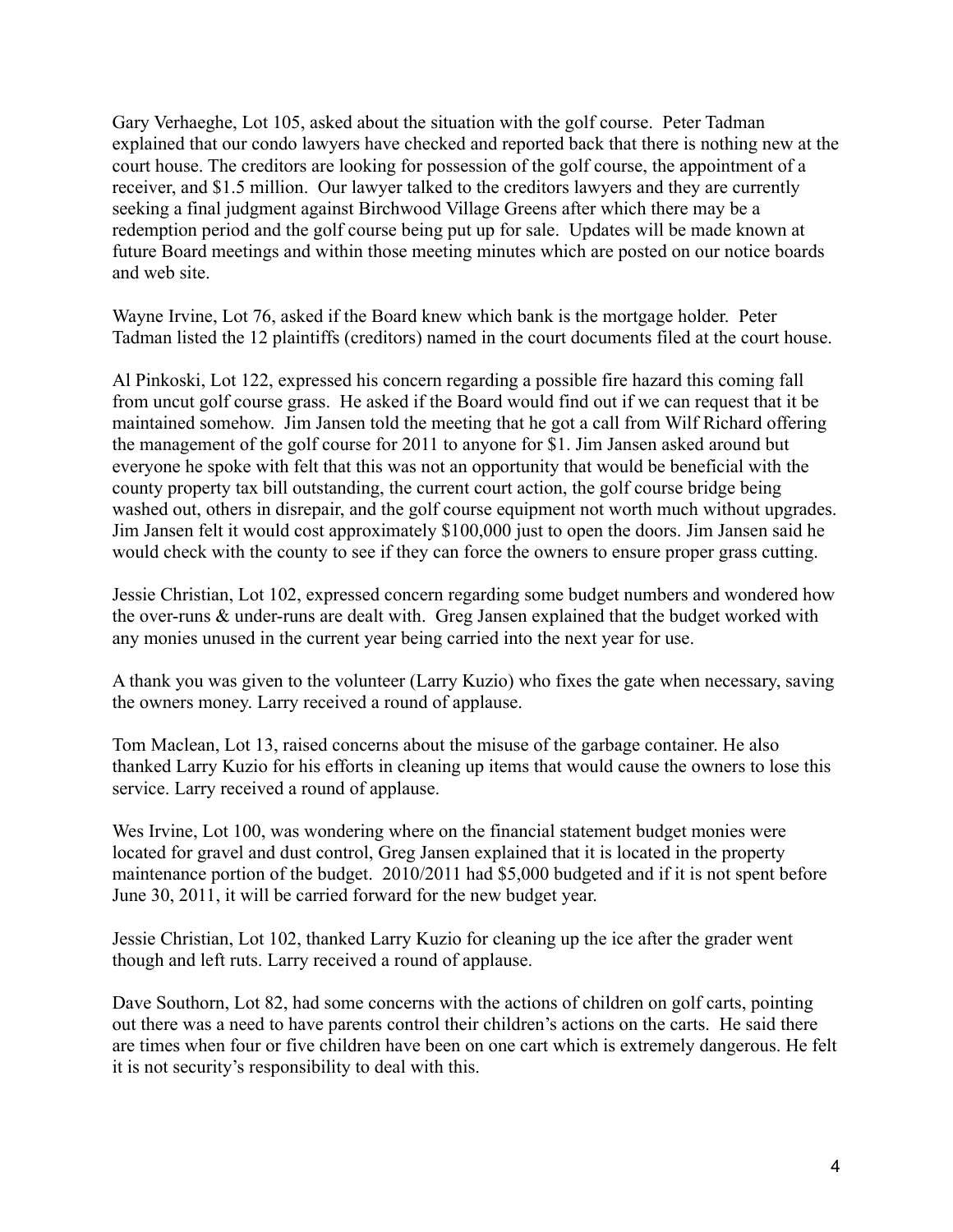Sharon Kuzio suggested that maybe a delegation of owners should get together and talk to the parents of the children, letting them know of the dangers to their children, since our security has already spoken to the young offenders, letting them know what they should and should not be doing. Tom MacLean, Lot 13, felt the Board should impose fines.

Fran Nohos, Lot 88, had some concerns regarding the ATV's being used recklessly and late at night. The Board will do what it can to enforce the bylaws.

Len Woollven, Lot 58A, asked the Board if there was going to be a large item garbage pickup by volunteers similar to what has been done in the past. Jim Jansen explained that it was tabled at the last Board meeting for the new Board to discuss. Last year, during the course of three days, volunteers, the same ones who volunteered the previous year, using two donated trucks and two donated trailers, took out six loads of garbage for a cost of approximately \$800 to condo owners.

Wally MacNeil, Lot 7, said he spoke with Brazeau County regarding the disposal of leaves because at the Lindale transfer station this service is not available and you need to take it to Rocky Rapids. He wondered if the Board could ask the County if this service could be available at the Lindale Transfer station. The new Board will look into this.

Aaron Dennison, Lot 74, volunteered to let the Board make known that he would be willing to take items to the landfill for owners. Larry Kuzio explained to the owners that he did look into renting a construction dumpster container but it was going to be too costly.

Jan Wells, Lot 99, asked if there was a spot on common property to put grass clippings, etc. Larry Kuzio explained that this would be misused. For background, he explained he had set up a spot to deal with common areas' downed trees and grass and before he knew it he needed to hire a truck to haul debris away because the pile became so large with the grass clippings, tree branches, etc. from private lots that it was too much for his pickup truck to haul away.

Blair McCrindle, Lot 167, advised the owners in attendance that you can take your grass clippings to the Drayton Valley landfill if you dump the clippings there and take your bags back.

Al Pinkoski, Lot 122, felt that private lot garbage should be dealt with by the individual owners. He said condo owners should not pay for the disposal of other people's garbage.

Judy Seaman, Lot 77, said she would like to see owners help with the cost of disposal and to see the service maintained as there are owners who do not have the means to get rid of these items. Tom MacLean, Lot 13, also proposed that a charge be allocated, in the spring and fall, for large item pickups and that it would help control misuse of the garbage bin.

John Budd, Lot 1, felt that this could be an accounting nightmare unless there was money first, garbage hauling second. Jo MacNeil, Lot 7, Clarence Wastle, Lot 84, & Andy Engebretson, Lot 95, all felt that the Board should not continue this service.

It seemed clear that many in attendance did not think continuing the two-year-trial-run big item garbage pickup is something that the Board should be involved with.